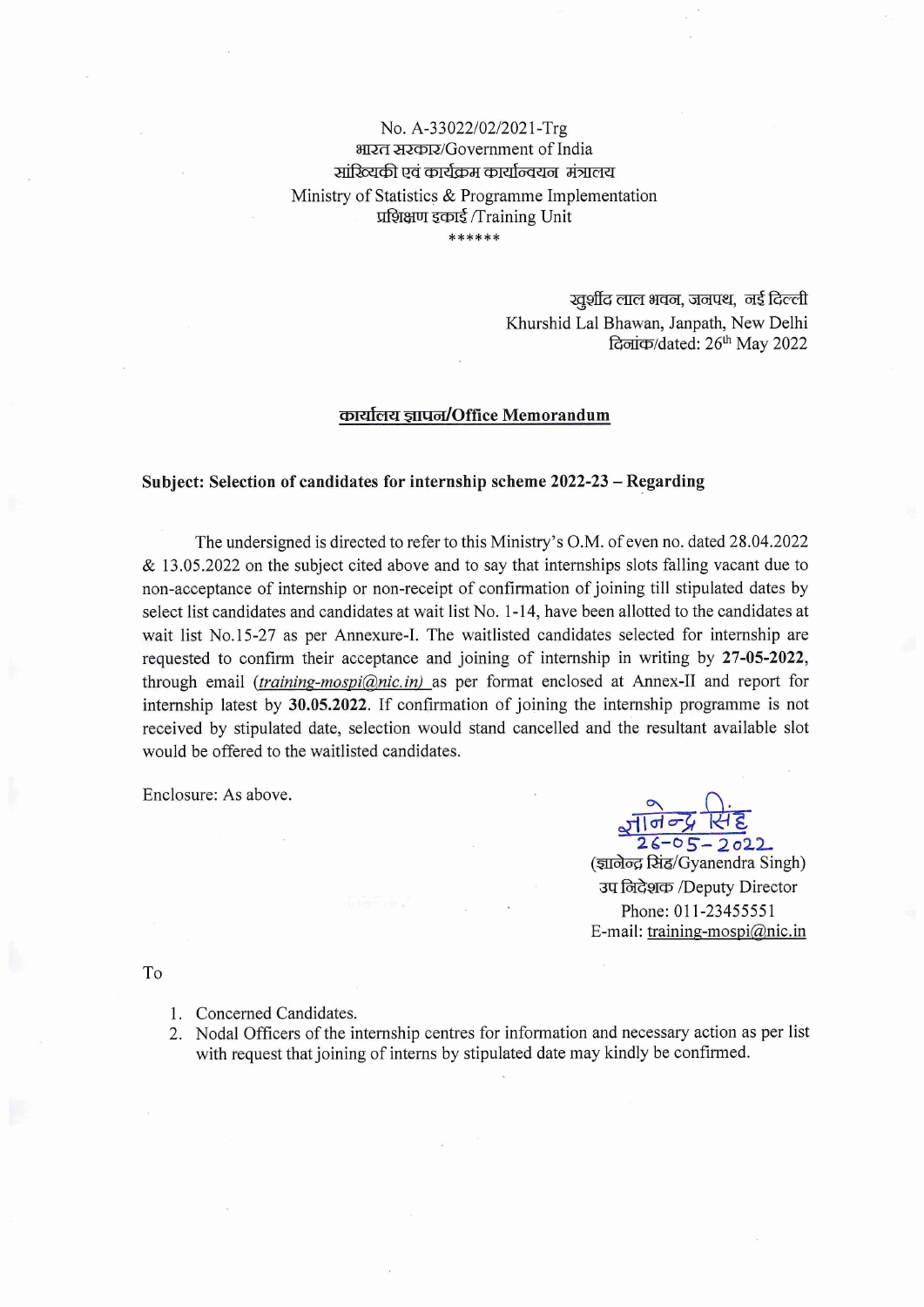| S.<br>No.      | <b>Name of the Selected</b><br>Candidate       | <b>Waiting</b><br><b>Position</b> | <b>Area of Internship</b><br>allotted      | <b>Internship Centre/Office allotted and</b><br>details of nodal officer                           |
|----------------|------------------------------------------------|-----------------------------------|--------------------------------------------|----------------------------------------------------------------------------------------------------|
| $\mathbf{1}$   | Ms. Sheeya Shah D/o<br>Shri Shallendra Shah    | WL/17                             | Index<br>Numbers,<br>Energy<br>Statistics, | Shri Indradeep Roy Chowdhury, Deputy<br>Director, Economic Statistics Division,                    |
| $\overline{2}$ | Ms. Sonali Kumari D/o<br>Shri Rajeev Kumar     | WL/18                             | National Economic<br>Classifications       | Ministry of Statistics & Programme<br>Implementation, Room No. 501, 5 <sup>th</sup> Floor,         |
|                |                                                |                                   |                                            | Khurshid Lal Bhawan, Janpath, New<br>Delhi-110001                                                  |
|                |                                                |                                   |                                            | Mobile: - 9874984222<br>Email: indradeep.rc@nic.in                                                 |
| 3              | Ms. Simran Singh $D/O$<br>Shri Ashutosh Prasad | WL/20                             | SDG <sub>s</sub> ,<br>Environment          | Shri Kuwar Alok Singh Yadav, Deputy<br>Social<br><b>Statistics</b><br>Director,<br>Division,       |
|                | Singh                                          |                                   | <b>Statistics</b><br>$\&$                  | Ministry of Statistics & Programme                                                                 |
|                |                                                |                                   | Environment<br>Accounting, Global          | Implementation, Room No. 529C, 5 <sup>th</sup> Floor<br>Khurshid Lal Bhawan, Janpath, New          |
|                |                                                |                                   | Indices,<br>Gender<br><b>Statistics</b>    | Delhi-110001<br>Mobile: 7838290585                                                                 |
|                |                                                |                                   |                                            | Email: dd3.ssdiv@mospi.gov.in                                                                      |
| $\overline{4}$ | Ms. Shreya Singh D/o<br>Shri Satendra Kumar    | WL/15                             | subjects<br>Survey<br>such as ASI, AS,     | Shri Nitish Kumar, Deputy Director<br>General, Regional Office, NSO (FOD)                          |
| 5              | Ms. Toshani Singh D/o                          | WL/22                             | SE, UFS, MCPC                              | Delhi, Ministry of Statistics & Programme                                                          |
|                | Shri<br>Bhanu<br>Pratap<br>Singh               |                                   | etc.                                       | Implementation,<br>Sankhyiki<br>Bhawan,<br>GPOA Building, CBD Shahdara (Near                       |
|                |                                                |                                   |                                            | Karkardooma Court), New Delhi -110032                                                              |
|                |                                                |                                   |                                            | Phone:- 011-22389966<br>Email: nitish.iss@nic.in                                                   |
| 6              | Ms. Harshita Balrwa                            | WL/16                             | IT,<br>Program                             | Ms. Nilanjana Roy, Deputy Director                                                                 |
|                | D/o Shri Bhalu Ram<br>Balrwa                   |                                   | Development                                | General, Data Informatics and Innovation<br>Division (DIID), Ministry of Statistics $\&$           |
|                |                                                |                                   |                                            | Programme Implementation, East Block -                                                             |
|                |                                                |                                   |                                            | 10, R K Puram, New Delhi - 110066<br>Phone: 011-26107267                                           |
|                |                                                |                                   |                                            | Email: ddg-diid@mospi.gov.in                                                                       |
| $\tau$         | Ms. Sneha Ghosal D/o<br>Shri Snehangsu Ghosal  | WL/25                             | Washery and Coal<br><b>Statistics</b>      | Shri V. P. Singh, Director, CCO, Office of<br>Coal Controller, Scope Minar, 5 <sup>th</sup> Floor, |
| 8              | Shri Gagan Deep S/o                            | WL/27                             |                                            | Core-II, Laxmi Nagar, Delhi-110092                                                                 |
|                | Shri Jagmohan Singh                            |                                   |                                            | Mobile: - 9026133946<br>Email: $vpsingh.iss@gov.in$                                                |
| 9              | Ms. Vanshika<br>D/O                            | WL/23                             | <b>Education Statistics</b>                | Shri R Rajesh, DDG (Higher Education),                                                             |
|                | Shri Satish Kumar                              |                                   |                                            | Department of Higher Education, Ministry<br>of Education, West Block II, Wing VI, R.               |
|                |                                                |                                   |                                            | K. Puram, New Delhi-110066                                                                         |
|                |                                                |                                   |                                            | Phone: 011-20862081<br>Email: r.rajesh@nic.in                                                      |
| 10             | Deeksha Gupta<br>Ms.                           | WL/26                             | Minor<br>Irrigation                        | Shri S. R. Meena, ADG, Minor Irrigation                                                            |
|                | D/o Shri Ravi Gupta                            |                                   | Census & Census of                         | (Statistics) Wing, Department of Water                                                             |
|                |                                                |                                   | <b>Water Bodies</b>                        | Resources, River Development & Ganga<br>Rejuvenation Ministry of Jal Shakti, 2nd                   |
|                |                                                |                                   |                                            | Floor, B-Wing, Lok Nayak Bhawan, Khan                                                              |
|                |                                                |                                   |                                            | Market, New Delhi<br>Phone: 011-24691080                                                           |
|                |                                                |                                   |                                            | Email: adg-mowr@nic.in                                                                             |

| Waitlisted Candidates Selected under the Internship Scheme 2022-23 |  |  |  |  |
|--------------------------------------------------------------------|--|--|--|--|
|                                                                    |  |  |  |  |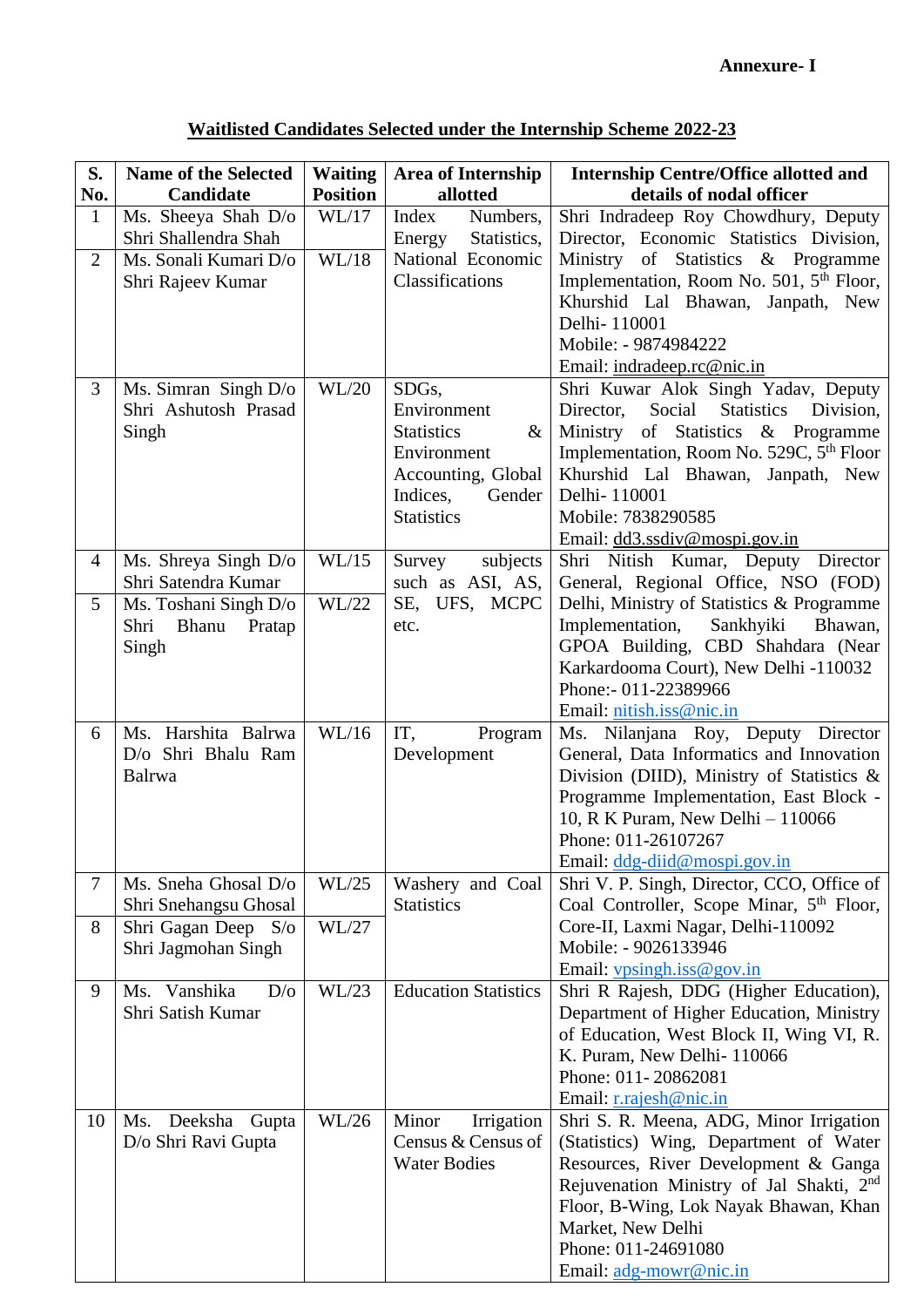| S.  | <b>Name of the Selected</b>  | <b>Waiting</b>  | <b>Area of Internship</b> | <b>Internship Centre/Office allotted and</b> |
|-----|------------------------------|-----------------|---------------------------|----------------------------------------------|
| No. | Candidate                    | <b>Position</b> | allotted                  | details of nodal officer                     |
| 11  | Ms. Monika D/o Shri          | WL/19           | Population Census,        | Shri Sanjib Pardhan, Assistant Director,     |
|     | Jai Parkash                  |                 | Statistics,<br>Vital      | Office of the Registrar General & Census     |
| 12  | Sapna<br>Vishnu<br>Ms.       | WL/24           | Demography                | Commissioner, 2/A, Man Singh Road, New       |
|     | D/O<br>Shri<br><b>Dhakne</b> |                 |                           | Delhi -110011                                |
|     | Vishnu Revannath             |                 |                           | Mobile: - 9717580666                         |
|     |                              |                 |                           | Email: pradhan.rgi@gov.in                    |
| 13  | Ms. Koyel Das D/o            | WL/21           | Environmental             | Ms. Anshu Singh, DDG (Stat.), Ministry of    |
|     | Shri Kanal Das               |                 | <b>Statistics</b><br>and  | Environment, Forest and Climate Change,      |
|     |                              |                 | Accounts including        | Indira Paryavaran Bhavan, Jor Bagh Road,     |
|     |                              |                 | analysis.<br>policy       | New Delhi-110003                             |
|     |                              |                 | Indicators for SDGs       | Phone: 011-24695134                          |
|     |                              |                 | Global<br>and             | Email: anshu.s@nic.in                        |
|     |                              |                 | Indicators                |                                              |
|     |                              |                 | pertaining<br>to          |                                              |
|     |                              |                 | Environment, Data         |                                              |
|     |                              |                 | Governance                |                                              |
|     |                              |                 | <b>Quality Index</b>      |                                              |